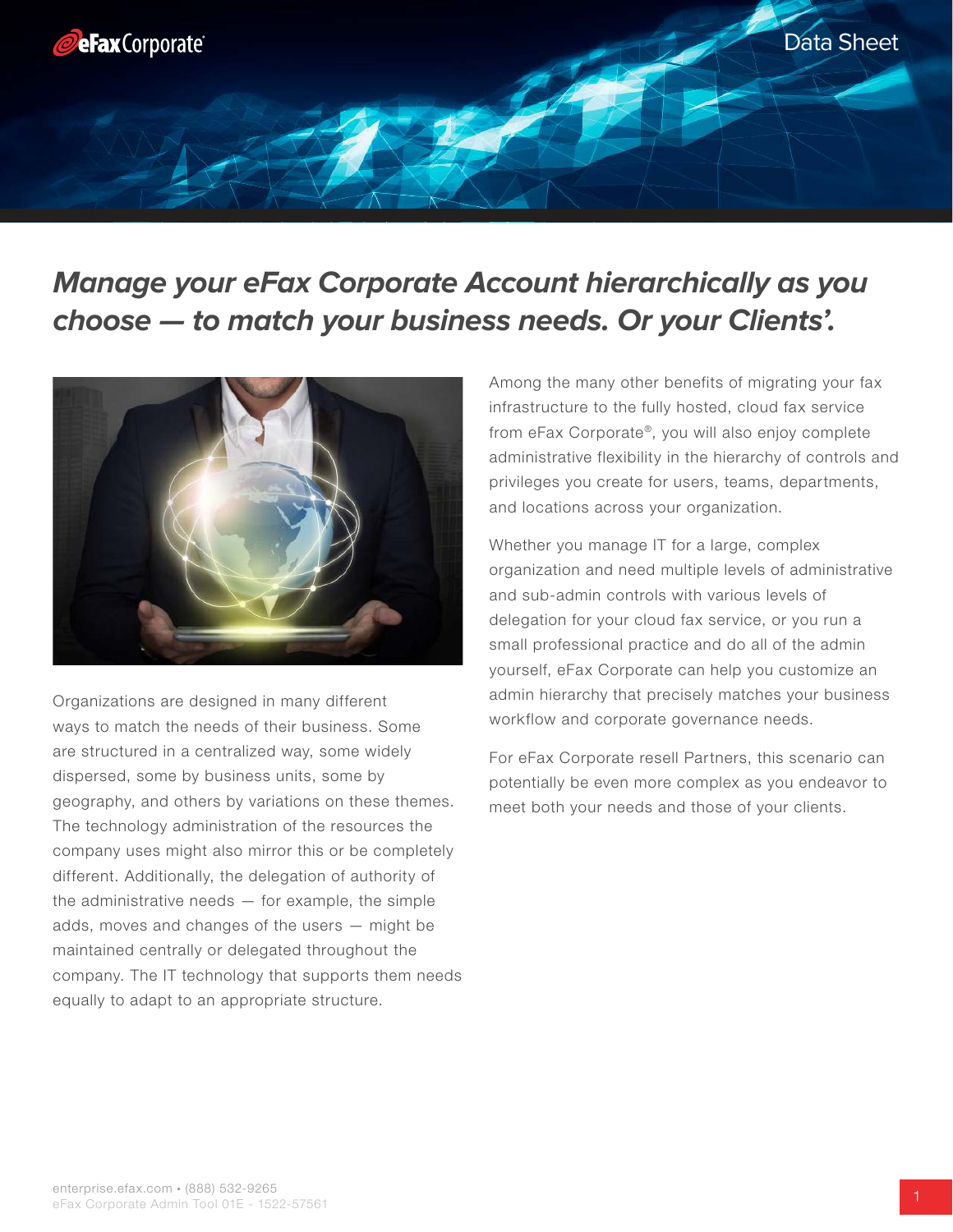

# **Total Administrative Flexibility for Your Cloud Fax Service:**

**1. Small Business or Professional Practice Centralizes All Cloud Fax Admin at the top**



### **2. Single IT Team Has Full Admin Control**



If you have a single IT team with full responsibility for corporate governance across the entire organization, you can customize your eFax Corporate account to allow only your team control over all aspects of the cloud fax service — assigning new users, setting passwords, removing users, viewing fax-activity reports, etc.

You can also assign multiple levels of administrative control within your IT team — with a single full administrator, for example, and several sub-admins with specific, limited admin privileges on the cloud fax service.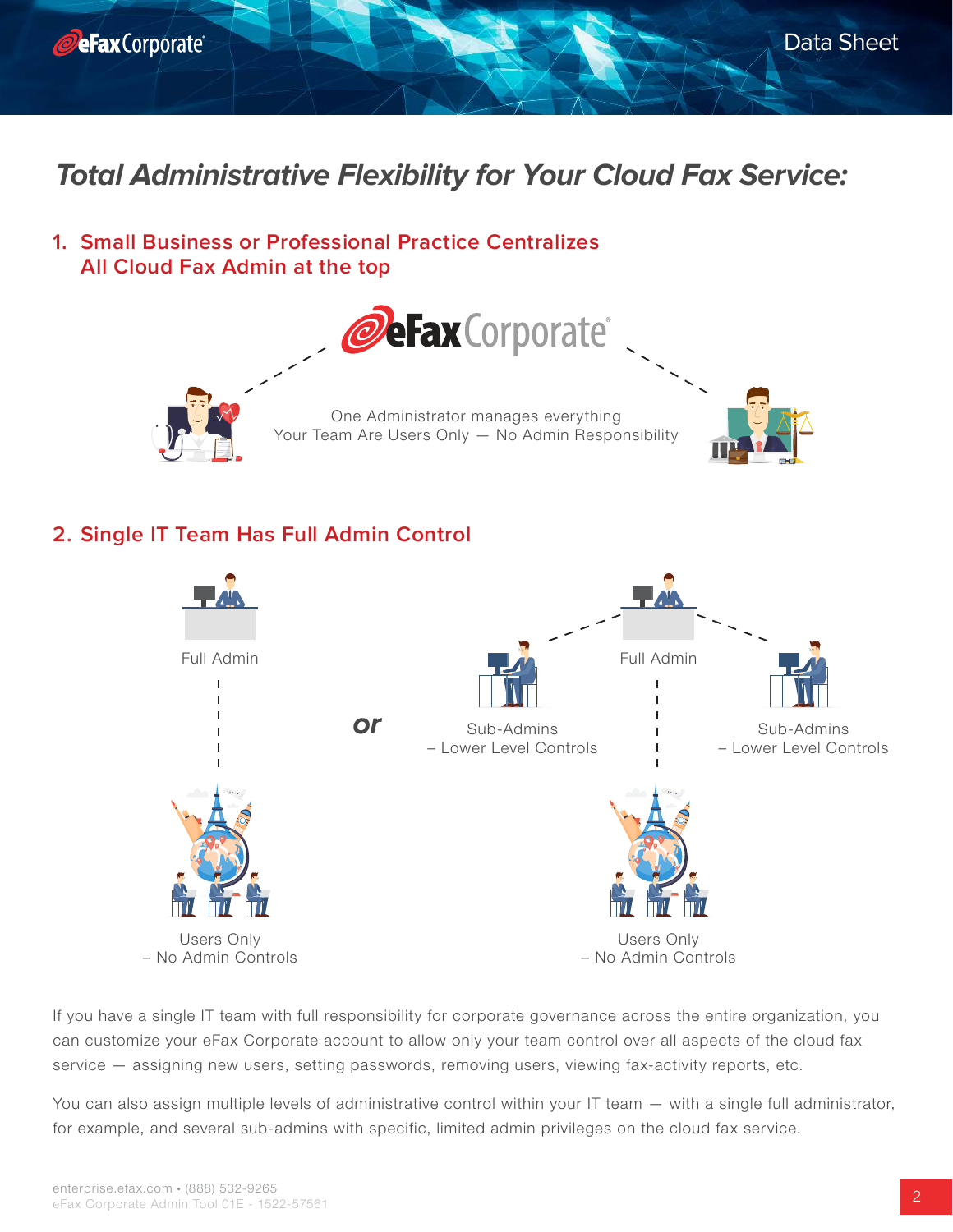



**3. Core IT Team Has Primary Admin Control, But IT for Each Business Unit Also Has Sub-Admin Controls**



If your business is distributed all over the country, or the world, or it operates several business units that run semi-autonomously, you can create additional layers for your cloud fax hierarchy. Set up a full IT administrator at headquarters, plus create sub-admin accounts for IT leads at each location or business unit.

This way, each unit can have as much freedom as it needs, and your corporate governance rules allow, to run its own cloud fax service — managing its own accounts, setting up unique fax cover sheets for that office, generating its own usage reports to ensure the unit is not going over budget, etc.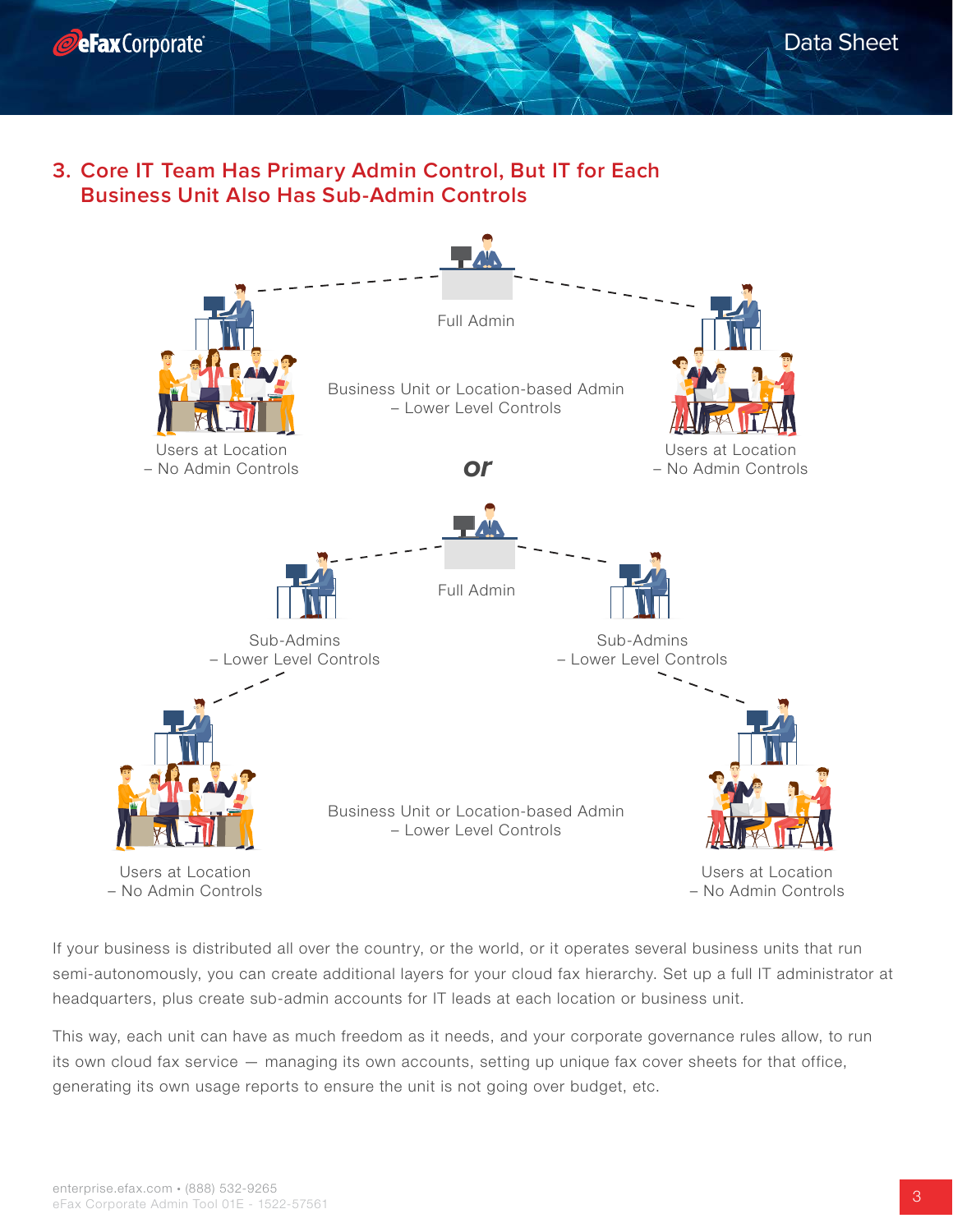

### **4. eFax Corporate Partners: You'll Also Have Total Administrative Flexibility to match both YOUR and your Clients' Needs**



If you are an authorized eFax Corporate Partner, you can set up your service in exactly the way that makes the most sense both for your business and your clients' businesses. At the top of the hierarchy, you'll set up the administration of your clients in the manner that works best for you, the Partner. Underneath this portion of the hierarchy, you'll then set up each of your clients. They may be as large as a Fortune 500 company or as small as a single Doctor's office and, as such, may have their own needs from an administrative perspective.

As the Partner, you are able to delegate as much control to your clients – and potentially reducing the workload on your staff – as you and your clients choose. You may have them do all their own add, moves and changes, or you may have them do none. And, like the Direct Enterprise Customers served by eFax Corporate, you can design their control hierarchy to match their own preferences, on a client by client basis.

You can set up as many separate accounts, and as many levels of administrative and sub-admin control as you and your clients need.

When you sell the eFax Corporate service, you will never need to adjust the solution to meet our needs – we offer an extensive degree of flexibility and granularity to precisely meet both your needs and those of your clients.